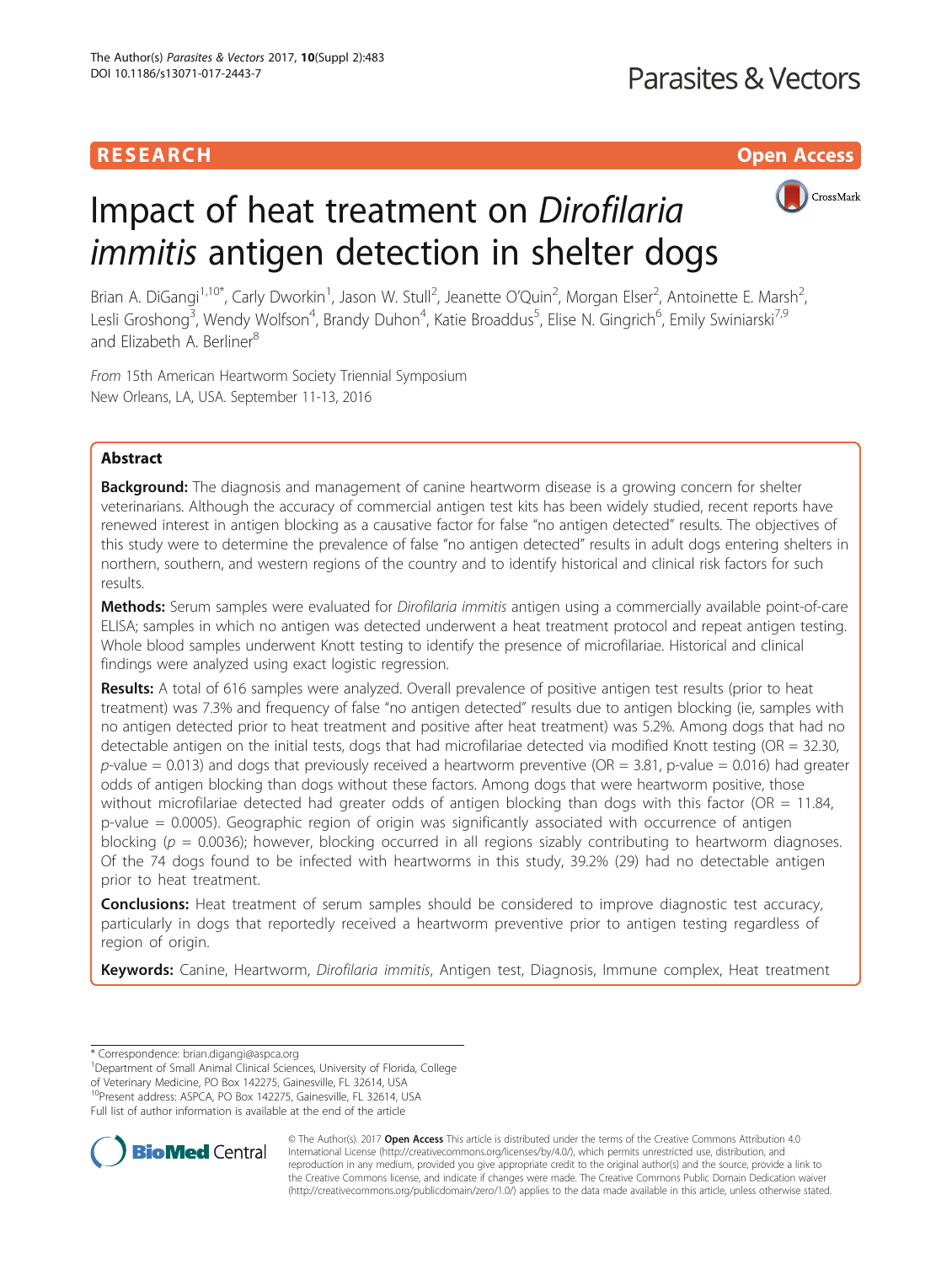## Background

The diagnosis and management of canine heartworm disease is a growing concern for shelter veterinarians nationwide [\[1](#page-5-0)–[4\]](#page-5-0). A recent survey of shelter veterinarians indicated that the majority of shelter practitioners rely exclusively on point-of-care antigen testing for the diagnosis of Dirofilaria immitis in shelter dogs [[5\]](#page-5-0). The results of these tests often determine the management of the dog throughout its stay in the shelter system, including its likelihood of a live release. Given the emphasis on such diagnostic testing for the determination of heartworm-related medical and management decisions in the shelter environment, ensuring accuracy of the testing methodology is of the utmost importance.

Although the accuracy of commercially available antigen test kits has been widely studied, recent reports have renewed interest in causative factors for false "no antigen detected" (NAD) test results [[6](#page-5-0)–[8\]](#page-5-0). One explanation for such results is the phenomenon of antigen blocking due to immune complex formation within the host. Although unknown whether such immune complexes are specific to *D. immitis*, their presence can hinder detection of the parasite in as many as 7% of samples [\[8\]](#page-5-0). Destruction of immune complexes through heat treatment of samples prior to testing reduces this occurrence and improves test accuracy. In addition, serum with NAD test results in highly microfilaremic dogs has also been shown to test positive after heat treatment [[6\]](#page-5-0).

Given the geographic variation in prevalence of heartworm infection as well as in other disease characteristics (eg, anthelmintic resistance, vector species), it is anticipated that there may be geographic differences in the occurrence of antigen blocking [\[8\]](#page-5-0). Determining the prevalence of antigen blocking in populations of shelter dogs and identifying risk factors for false NAD test results are important to elevate the care of shelter dogs and better prepare sheltering organizations and future adopters to meet medical needs.

The objectives of the current study were to 1) determine the prevalence of false NAD antigen tests due to antigen blocking in shelter dogs in three different regions of the United States, 2) identify clinical and historical risk factors for antigen blocking, and 3) to assess the feasibility of a simple, in-shelter heat treatment protocol to disrupt immune complex formation and subsequent false NAD test results. We hypothesized that overall prevalence of positive antigen test results will vary between geographic regions (ie, highest in southern regions, followed by western and northern) and that the frequency of antigen blocking would mirror regional prevalence. In addition, it was expected that microfilaremia would result in greater immune complex formation and therefore increased risk of false NAD antigen test results. Finally, a simple, in-shelter heat treatment protocol would be an effective method of disrupting immune complex formation and improving accuracy of test results.

## **Methods**

Animal shelters in Florida, Louisiana, and Texas (South); Ohio and New York (North); and Colorado and California (West) were recruited to participate in this study in order to represent three geographic regions with similar reported regional prevalence of canine heartworm infection [[9\]](#page-5-0). Individual shelters were selected based on their willingness to collect and test samples according to the study protocol and the ability to collect a sufficient number of samples during the data collection period (June– November 2015).

Adult dogs six months of age or older (based on known age or estimated by dentition) were eligible for inclusion. Historical data were collected for each dog including the state of origin, intake type (ie, stray, relinquished, seizure, adoption return), whether the dog was transferred from another geographic region, and history of heartworm prophylaxis administered by a previous owner or shelter of origin. Dogs transferred from regions other than the study site were analyzed using their region of origin. Clinical data for each dog were also collected at the time of intake including age, sex and neuter status, predominant breed, body condition score, signs of infectious disease, and signs of noninfectious disease. A uniform data collection log was completed for each animal. Generally, this information was collected by a member of the medical staff within 24 h of admission.

A minimum of three milliliters of whole blood was collected from each dog. One milliliter was placed in EDTA and refrigerated at 1.6–4.4 °C (35–40 °F) until shipment to the diagnostic laboratory where samples underwent Knott testing with morphologic examination and estimation of microfilarial count within 7 days of collection [\[10](#page-5-0)]. The remaining blood sample was placed in a sterile collection tube with no additive and allowed to clot. Once separated, the serum was removed and placed in a new sterile tube in preparation for antigen testing. Unless tested immediately, serum samples were refrigerated at 1.6–4.4 °C (35–40 °F) and tested within 7 days of collection.

Antigen testing was conducted with a commercially available ELISA antigen test kit (DiroCHEK® Heartworm Antigen Test Kit, Zoetis) according to the manufacturer's instructions. Sera from NAD samples were diluted with an equal volume of 0.9% saline to minimize coagulation (personal communication, Susan E. Little). A 500 mL beaker was filled with 250 mL of water, placed in a microwave, and heated to the point of boiling (approximately 2 min in a 1000 W unit). The heated water was removed from the microwave and up to five diluted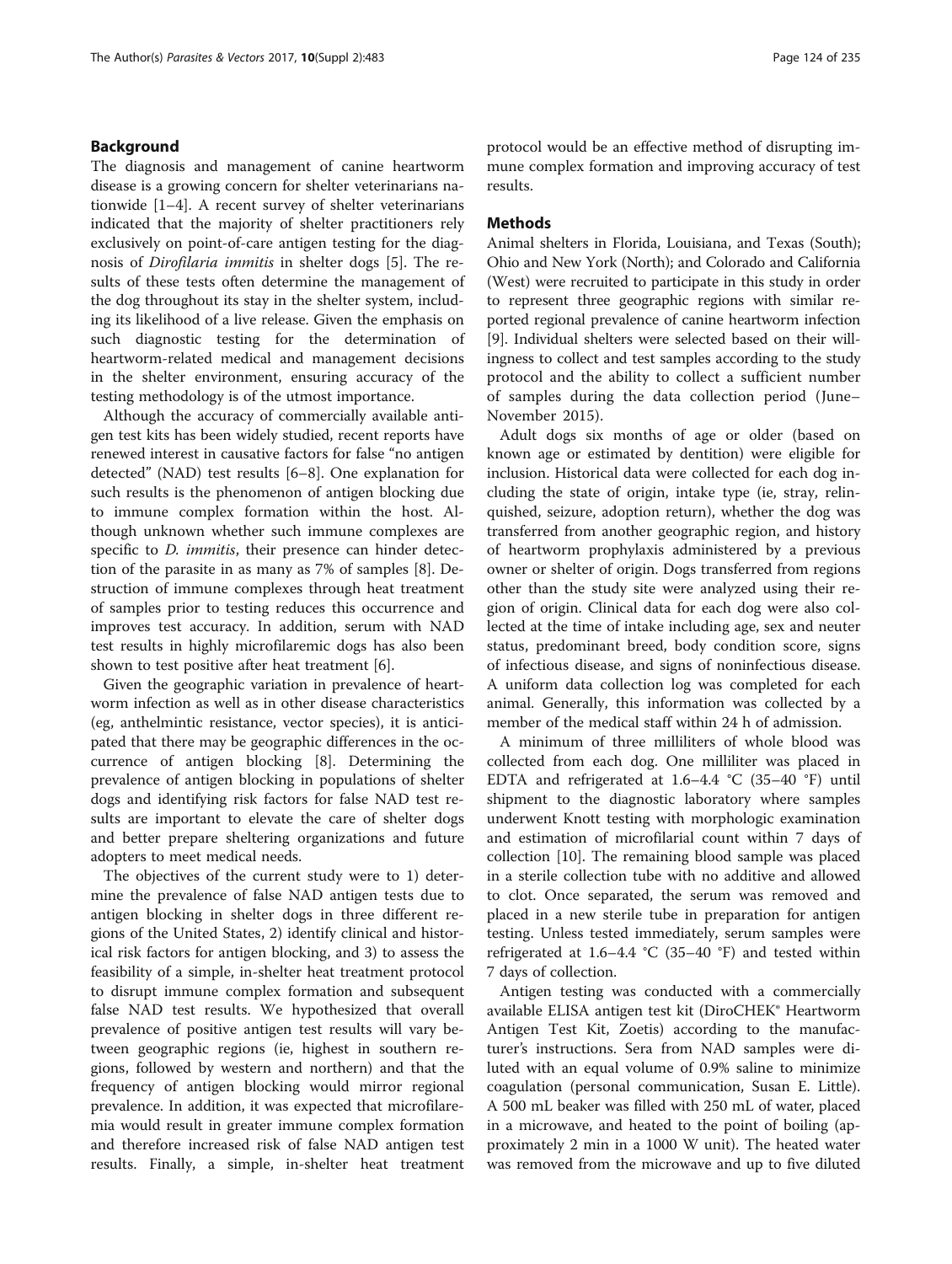serum samples were immersed in the hot water bath for 10 min. After heating, each sample underwent repeat antigen testing as previously described.

Prior to treating study samples, two serum samples known to exhibit antigen blocking on previous testing (personal communication, Susan E. Little) underwent the heat treatment protocol in order to confirm its ability to disrupt immune complex formation. Both samples tested NAD prior to and positive after undergoing the heat treatment protocol used in this study.

Data were analyzed using Intercooled Stata version 12.1 (StataCorp, College Station, Texas). Prior to data analysis, dog breeds were categorized based on American Kennel Club classification groups and signs of infectious or noninfectious diseases were categorized according to primary organ system affected. Prevalence of positive antigen test results and frequency of false NAD results due to antigen blocking were calculated. Regional prevalence estimates were determined along with accompanying binomial exact 95% confidence intervals (CI).

Univariable exact logistic regression analyses were performed to identify variables that were significant predictors for antigen blocking. In order to fully investigate antigen blocking, separate analyses were performed comparing dog samples exhibiting antigen blocking (outcome) to two different comparison groups – heartworm-positive samples not exhibiting antigen blocking and true NAD samples. The continuous variables age and body condition score were converted to dichotomous or ordinal variables (<2 years of age,  $\geq$  2 years of age; 1–3, 4–6, 7–9 years of age); cut-points were based on distribution of the data and biological relevance. Variables significantly  $(p < 0.05)$  associated with antigen blocking in univariable analysis were eligible for a multivariable exact logistic regression model. Spearman rank correlation coefficient was computed for all pairs of predictor variables to identify high collinearity/ correlation (absolute value of rho  $\geq 0.8$ ). If two variables were highly correlated, the variable with the greatest biological plausibility was retained. A manual step-wise forward building procedure was used to create a multivariable model for antigen blocking. As variables were added, likelihood ratio tests were used to assess the significance of each model. Variables were retained if they were significant ( $p < 0.05$ ) predictors for antigen blocking in the final model. Given the study hypothesis, dog region of origin was forced into the final model (if not already present) to assess significance and confounding (ie, inclusion of the variable changed the coefficient of a significant predictor variable in the model by 25% or more). Odds ratios (OR) and 95% CI for the ORs were calculated for all variables.

## Results

Samples from 616 dogs were eligible for inclusion (see Additional file [1\)](#page-4-0). A total of 45 samples (7.3%,  $CI = 5.4-9.7$ ) tested positive for *D. immitis* antigen prior to heat treatment. Most positive samples originated from the South (38 [15.9%], CI = 11.5–21.2), followed by those from the West  $[4 (2.2%), CI = 0.6-$ 5.4] and the North [3 (1.6%), CI = 0.3–4.5].

A total of 558 samples underwent the heat treatment protocol. Twenty-nine samples  $(5.2\% , CI = 3.5-7.4)$  that initially tested NAD tested positive after heat treatment (Table 1. Results after heat treatment were unavailable for 13 (2.3%) of these samples; five solidified after heat treatment, four had insufficient serum for retesting, three displayed an invalid negative control (with insufficient volume for retesting), and one sample exhibited hemolysis that hindered test interpretation. Final prevalence of antigen-positive test results including heattreated positive samples was  $12.3\%$  (74/603, CI = 9.8– 15.2), representing detection of an additional 29 positive samples or a 64.4% increase in detection as compared with detection without heat treatment. Overall regional prevalence was  $22.7\%$  (CI = 17.4–28.7) in the South, 7.1% (CI = 3.8–11.8) in the West, and 4.7% (CI = 2.2– 8.8) in the North.

After modified Knott testing, D. immitis microfilariae were detected in 26 (4.2%) of the 616 samples. Two of these microfilariae positive samples tested NAD for D. immitis antigen prior to but positive following heat treatment. Acanthocheilonema reconditum was detected in six samples (representing samples from the South [\[3](#page-5-0)], North [[2\]](#page-5-0), and West [[1\]](#page-5-0)), all of which tested NAD for D. immitis.

Potential risk factors for false NAD test results (antigen blocking) were evaluated (see Additional file [2](#page-4-0)). Of dogs that were initially NAD, those that had a reported history of heartworm preventive administration (OR = 4.15,  $p = 0.006$ ) and those with circulating D. *immitis* microfilariae (OR = 45.37,  $p = 0.005$ ) exhibited significantly greater odds of antigen blocking than those without such findings. Both microfilarial status and history of heartworm preventive administration remained in the final multivariable model; dogs that had a reported history of heartworm preventive administration

Table 1 Frequency of false "no antigen detected" test results after heat treatment of serum samples from 558 dogs

| Region | N   | Number false NAD (%) | 95% Cl <sup>a</sup> |
|--------|-----|----------------------|---------------------|
| All    | 558 | 29(5.2)              | 3.5, 7.4            |
| North  | 188 | 6(3.2)               | 1.2, 6.8            |
| South  | 191 | 14(7.3)              | 4.0, 12.0           |
| West   | 179 | 9(5.0)               | 2.3, 9.3            |

a Binomial exact 95% confidence interval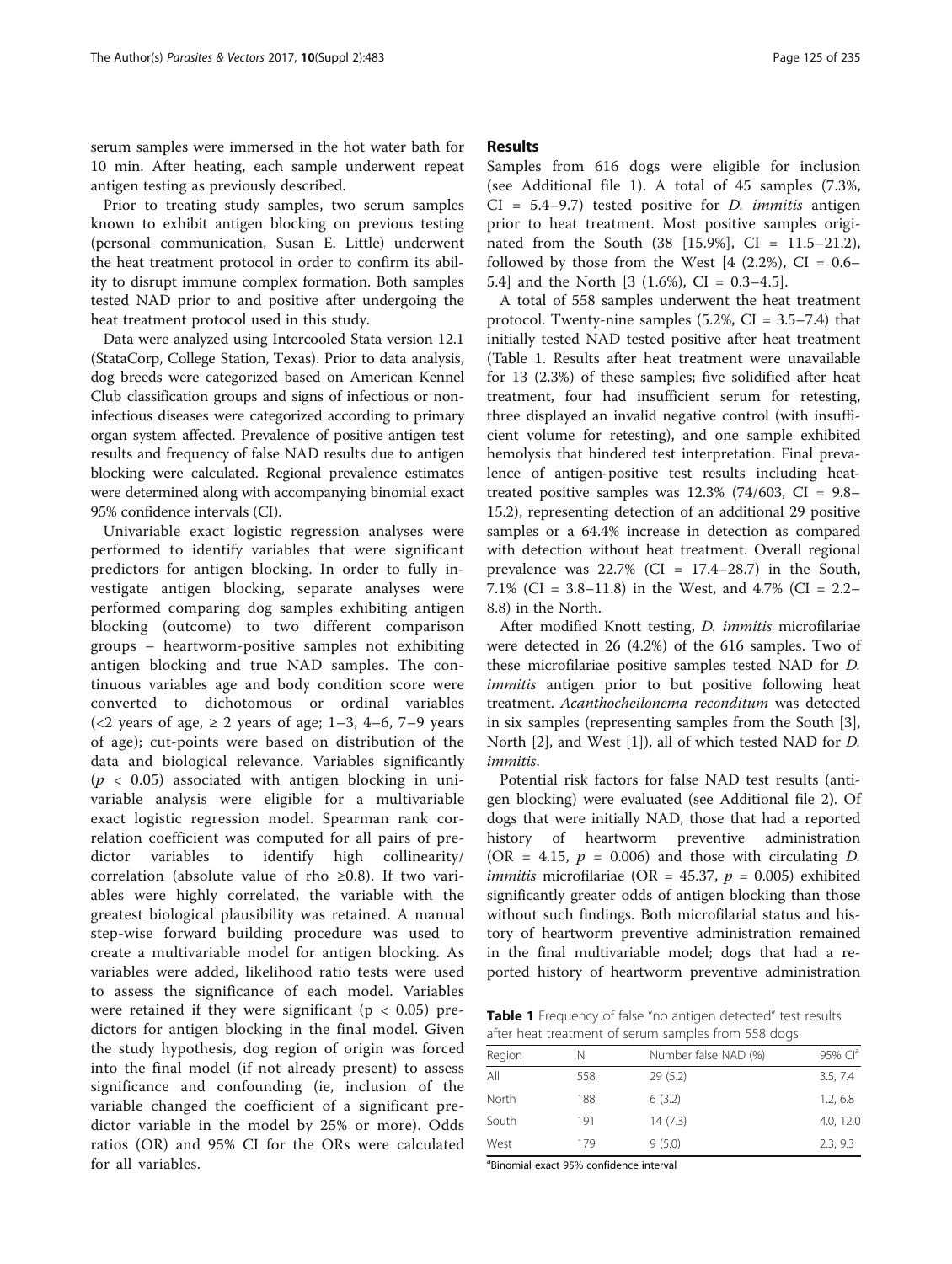(OR = 32.30, 95% CI = 2.20–infinity,  $p = 0.013$ ) and those with circulating *D. immitis* microfilariae ( $OR = 3.81$ , 95% CI = 1.29-10.05,  $p = 0.016$ ) exhibited significantly greater odds of antigen blocking than those without such findings. Region of origin was not a confounder or significant predictor in the final model, and thus was removed.

Potential risk factors for antigen blocking in dogs that were heartworm positive were also evaluated (see Additional file [3](#page-4-0)). Dogs' region of origin was significantly associated with antigen blocking ( $p = 0.0036$ ). Dogs from the west (69.2% of positive dogs exhibited antigen blocking) had a higher odds of antigen blocking than dogs from the south (26.9%, OR = 5.91,  $p = 0.01$ ); dogs from the north (66.7%) did not significantly differ from the other regions. Compared with dogs that were initially positive, those without circulating microfilariae  $(OR = 14.89, 95\% \text{ CI} = 3.12 - 144.26, p < 0.0001) \text{ exhibit}$ ited significantly greater odds of antigen blocking than those with circulating microfilariae. Both region of origin and microfilarial status remained significant in the final multivariable model with similar ORs to univariable models; dogs without circulating D. immitis microfilariae  $(OR = 11.84, 95\% CI = 2.42 - 115.36, p = 0.0005)$  and region of origin  $[p < 0.0001;$  no region-to-region comparisons significant (west to south: OR = 4.53, 95% CI =  $0.91-28.39$ ,  $p = 0.070$ ] were significant predictors for antigen blocking.

## **Discussion**

False NAD test results due to antigen blocking were demonstrated in samples from each region of the United States. Samples from dogs that had circulating D. immitis microfilariae and those that were reported to have previously received a heartworm preventive were more likely to exhibit antigen blocking than true NAD samples from dogs without these characteristics. Samples from infected dogs originating from northern and western regions of the country were more likely to exhibit antigen blocking than those from the South. Infected dogs without circulating *D. immitis* microfilariae were more likely to exhibit antigen blocking than those with circulating microfilariae. The overall prevalence of antigen blocking reported here (5.2%, by region 3.2%–7.3%) is lower than that reported in a population of Romanian shelter dogs (18.6%) [\[11\]](#page-5-0) but similar to that found in another population of shelter dogs from the southeastern United States (7.1%) [[8\]](#page-5-0).

To our knowledge this is the first report to evaluate clinical and historical risk factors for antigen blocking in canine serum samples. A previous study in dogs actively being managed with macrocyclic lactones and doxycycline for chronic inflammatory diseases including dirofilariasis found that over 50% of samples exhibited antigen blocking, including one of nine dogs that had circulating

microfilaria [[12\]](#page-5-0). In the Romanian study, none of the dogs had received macrocyclic lactones; however, circulating D. immitis microfilariae were identified in three dogs that exhibited antigen blocking [\[11\]](#page-5-0). Conversion of test results from NAD to positive was also found in four dogs that had circulating D. repens microfilariae. The strong association between historical administration of heartworm preventives identified in this report lends further support to the impact of this factor on immune complex formation and subsequent false NAD test re-

sults. The findings in the current report regarding microfilarial status were more complex. While more likely to be found in samples exhibiting antigen blocking as compared with those that tested NAD, circulating D. immitis microfilariae were less likely to be found in samples from all infected dogs. Because the true status of a dog is not likely to be known in an initial clinical testing scenario, these conflicts highlight the importance of utilizing both antigen and microfilarial testing in the diagnosis of heartworm infection. Samples in which both antigen and microfilariae are unable to be detected in light of clinical and historical findings suggestive of heartworm infection may be candidates for heat treatment and further antigen testing.

This is also the first report to quantify antigen blocking in populations of dogs from geographic regions with differing prevalence of heartworm infection. Although frequency of antigen blocking mirrored prevalence of heartworm infection, it was not found to be significantly different in dogs from different geographic regions when compared with dogs that tested NAD both before and after heat treatment. Given that other factors, such as anthelmintic resistance, have been linked to specific geographic differences in canine heartworm disease [\[13](#page-5-0)], this finding suggests that an individual dog's immunologic response to infection (ie, immune complex formation) is independent from the specific heartworm isolate. When compared with dogs that tested positive prior to heat treatment, however, dogs from origins in the northern and western regions of the country were more likely to exhibit antigen blocking than those from the south. The low frequency of positive test results from dogs in northern and western regions limit interpretation of these findings. Additional evaluation of infected dogs from these regions, including identification of concurrent inflammatory diseases as well as analysis of the immune response generated by regional heartworm isolates, may further elucidate this relationship.

The in-shelter heat treatment protocol was successfully conducted at each study location. The materials used to perform heat treatment were readily available and inexpensive (<\$180 was spent on consumable supplies specific to the heat treatment protocol for all 616 samples). Diagnostic testing was time consuming,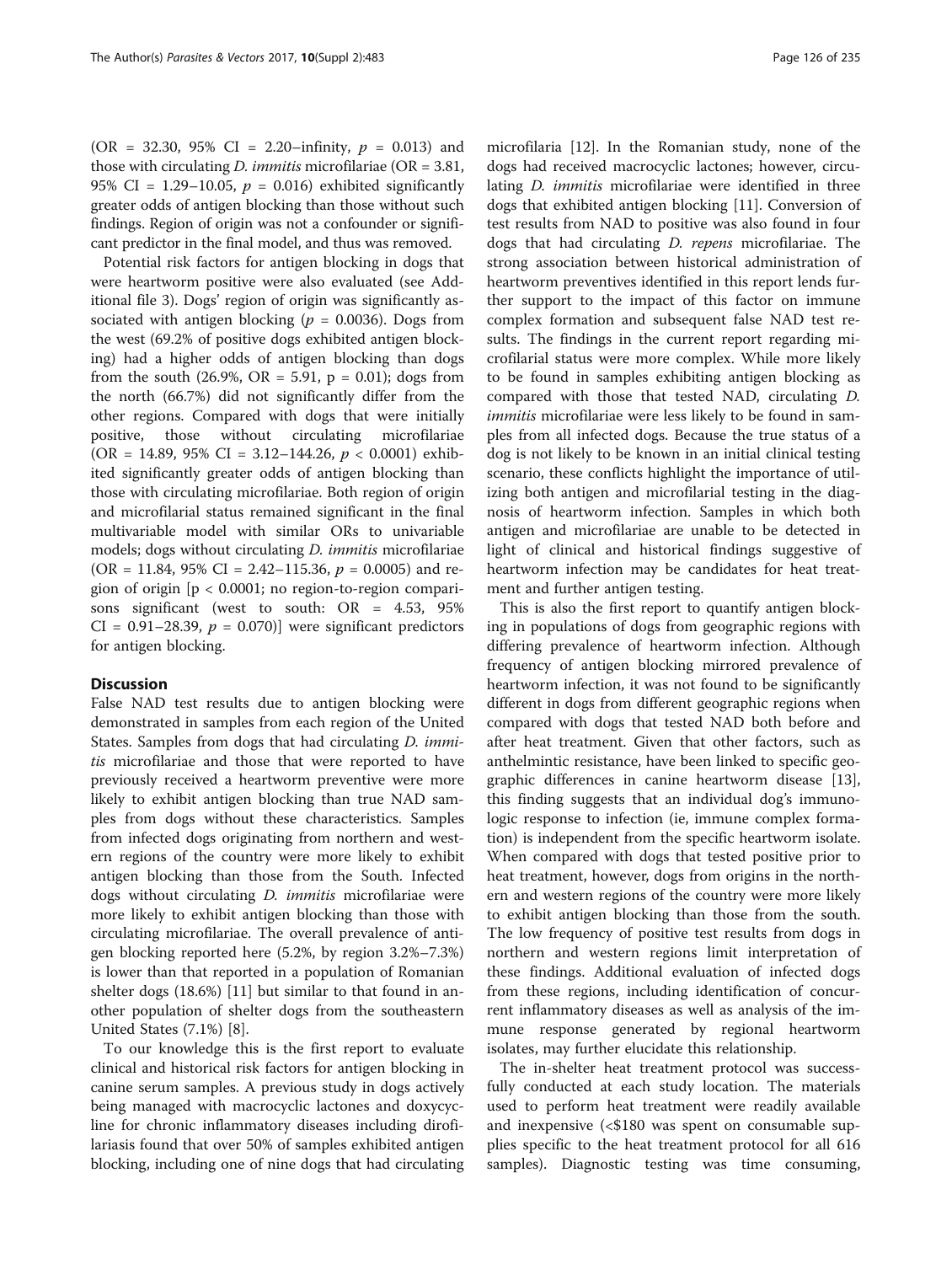<span id="page-4-0"></span>however, particularly given that the study protocol required testing of most samples twice. Outside of the research protocol, heating all samples prior to initial testing and, for those shelters with fewer samples, storing and testing a large group of samples at one time may improve feasibility of in-shelter heat treatment.

There are several limitations to the findings reported in this study. Although the testing protocol was standardized, antigen tests were conducted onsite at each location by a different investigator. Consistency of the heat treatment protocol (ie, temperature and duration of treatment) could not be assured. Previous studies ensured consistency of heat treatment through the use of a dry heat block maintained at a precise temperature for  $(103-104 \text{ °C})$  for 10 min [\[7, 8\]](#page-5-0). It is plausible that some samples may not have reached a high enough temperature for a long enough period of time to disrupt immune complexes; however, all but one study site had at least one sample that converted from NAD to positive after treatment. The site that did not detect any positive samples even after heat treatment was located in the northeastern part of the country with an expected heartworm prevalence of less than 1%. Conversely, the five samples that solidified after heat treatment were presumed to have overheated, making them unable to be tested after immune complex disruption. Second, antigen test results relied on subjective evaluation of colorimetric changes. To maintain feasibility in the shelter setting, spectrophotometric or optical density recordings were not utilized. False-positive results are possible, particularly if test results were not read promptly after completing the test procedure. Third, only instances of heartworm preventive administration that were verifiable were included. It is possible that records from dogs transferred from other facilities or histories provided by owners relinquishing their pets were inaccurate or missing regarding previous preventive administration. Fourth, given the small sample sizes encountered, exact methods were used for analyses. Such methods often have reduced power to detect true differences in groups and may lead to unstable point estimates (as observed with wide confidence intervals). Finally, given that this study utilized serum samples from dogs undergoing routine screening tests in preparation for adoption programs, accuracy of test results could not be definitively confirmed. Necropsies were not performed to confirm test results nor were known negative samples (ie, those from specific-pathogen free dogs or those <4 months of old) included in the analysis.

The antigen test kit used in this study was chosen due to its well-established high level of sensitivity [[14\]](#page-5-0). False NAD test results obtained with other testing methodologies could be attributed to lower test sensitivity rather than antigen blocking alone. For this reason, the current

results should not be extrapolated to those obtained with different antigen test kits, although there is no reason to expect that antigen blocking would not interfere with other ELISA-based tests. Reports indicate that 65% to 95% of shelters rely on a single antigen test to determine heartworm infection status in their dogs [[5, 15\]](#page-5-0), so further evaluation on the impact of other antigen testing methodologies is warranted prior to regular clinical use of a heat treatment protocol.

## Conclusions

Specific clinical and historical risk factors for antigen blocking were identified: a history of heartworm preventive administration and the presence of circulating D. immitis microfilariae. This latter finding supports the recommendation for tandem testing for both antigen and microfilariae [[16\]](#page-5-0). The simple heat treatment protocol evaluated was feasible for use in a shelter setting, though more controlled heating might allow for additional "testable" samples. Heat treatment of serum samples increased heartworm detection by over 60% in this study and should be considered to improve accuracy of diagnostic test results in select circumstances.

## Additional files

[Additional file 1:](dx.doi.org/10.1186/s13071-017-2443-7) Demographic information of 616 shelter dogs tested for Dirofilaria immitis. (DOCX 14 kb)

[Additional file 2:](dx.doi.org/10.1186/s13071-017-2443-7) Univariable exact logistic regression for antigen blocking in dogs that initially had no detectable antigen with a point-ofcare ELISA ( $n = 558$ ). (DOCX 13 kb)

[Additional file 3:](dx.doi.org/10.1186/s13071-017-2443-7) Univariable exact logistic regression for antigen blocking in dogs that were heartworm positive with a point-of-care ELISA with and without heat treatment ( $n = 74$ ). (DOCX 20 kb)

#### Abbreviations

BCS: Body condition score; CI: Confidence interval; EDTA: Ethylenediaminetetraacetic acid; ELISA: Enzyme-linked immunosorbent assay; NAD: No antigen detected; OR: Odds ratio; SD: Standard deviation

#### Acknowledgements

The authors would like to thank Dr. Tom Nelson for assistance in developing the study concept as well as the heat treatment protocol and Dr. Susan Little for assistance in developing the heat treatment protocol and for providing serum samples for pilot testing. Additionally, the authors would like to thank Dr. Abby Patterson and Alexandra Herestofa for technical support.

#### Funding

This work was supported by the American Heartworm Society and Zoetis, LLC. The article publication fee was funded by the American Heartworm Society.

#### Availability of data and materials

The datasets collected and/or analyzed during the current study are available from the corresponding author on reasonable request.

#### About this supplement

This article has been published as part of Parasites and Vectors Volume 10 Supplement 2, 2017: Proceedings of the 15th American Heartworm Society Triennial Symposium 2016. The full contents of the supplement are available online at [https://parasitesandvectors.biomedcentral.com/articles/](https://parasitesandvectors.biomedcentral.com/articles/supplements/volume-10-supplement-2) [supplements/volume-10-supplement-2.](https://parasitesandvectors.biomedcentral.com/articles/supplements/volume-10-supplement-2)